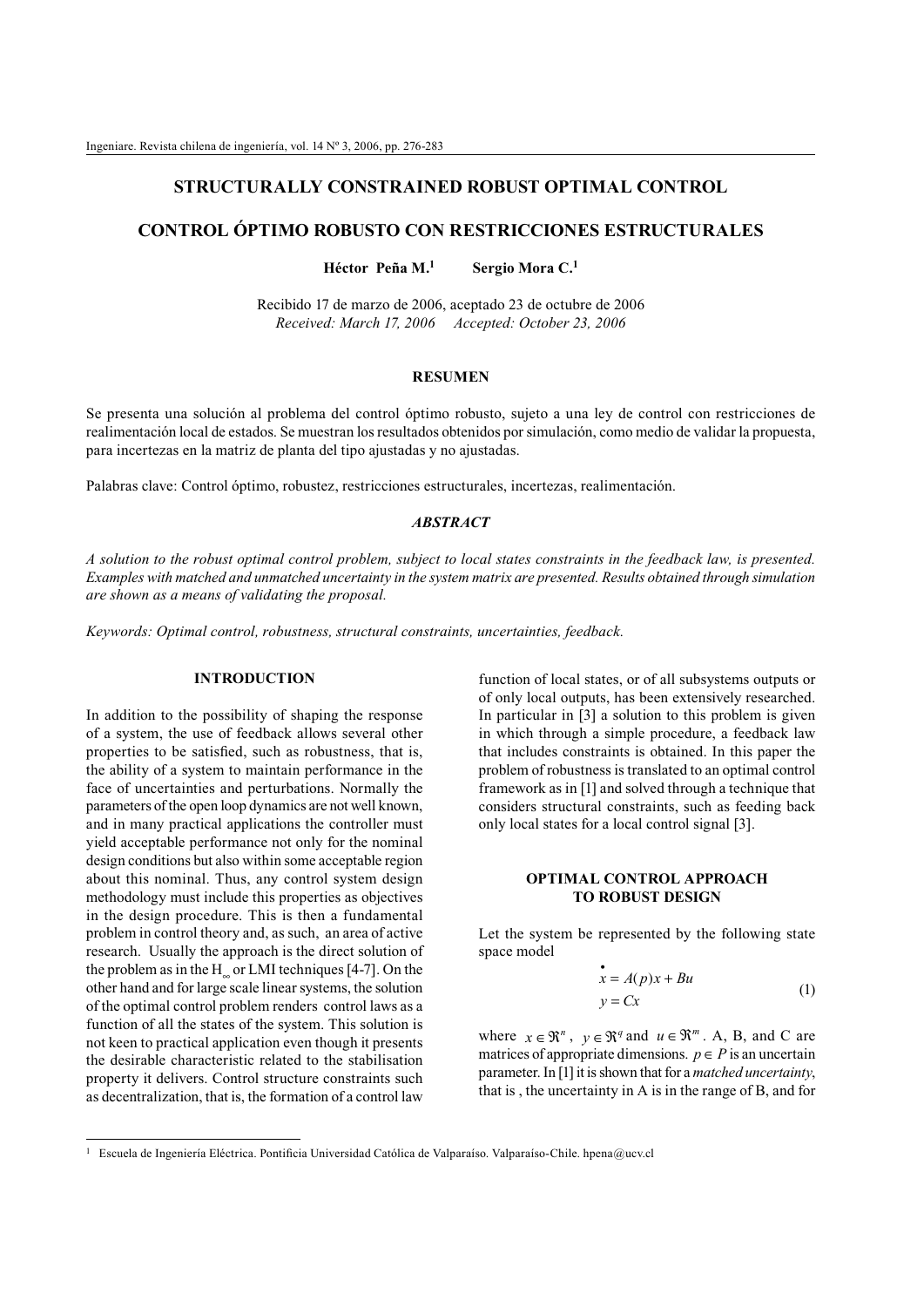$p_0 \in P$  being a nominal value, there exists a mxn matrix  $\phi(p)$  such that

$$
A(p) - A(p_0) = B\phi(p) \tag{2}
$$

allows the determination of an asymptotically stable solution for all  $p_0 \in P$  with a feedback law  $u = -Kx$  for the system. To this end the LQR problem is stated as finding, for the nominal system

$$
x = A(p_0)x + Bu \tag{3}
$$

a control law  $u = -Kx$  that minimizes the cost functional

$$
J = \int_{0}^{\infty} (x^T F x + x^T Q x + u^T R u) dt
$$
 (4)

where F is the following infimum given by

$$
F = \inf \{ F : (\forall p \in P) F' \ge \phi(p)^T \phi(p) \}
$$

If the *uncertainty is unmatched*, then it is decomposed into a sum of a matched and an unmatched component by projecting it into the range of B. The proof that the solution to this problem renders a stable feedback for all  $p_0 \in P$ , is omitted and can be found in [1].

## **CONTROL CONSTRAINTS**

Suppose that the state and control are partitioned as

$$
x^T = \begin{bmatrix} x_1^T, \dots, x_n^T \end{bmatrix} \text{ and } u^T = \begin{bmatrix} u_1^T, \dots, u_n^T \end{bmatrix}
$$

where  $x_i \in \mathbb{R}^{n_i}$  and  $u_i \in \mathbb{R}^{m_i}$ , represent an interconnected dynamic system composed of *n* subsystems with local state and control variables. The constraint given by the partition above corresponds with a decentralized state feedback, that is

$$
u(x)^{T} = \left[u_1(x_1)^{T},...,u_n(x_n)^{T}\right]
$$

meaning that any local control only depends on each local state vector. This is tantamount to saying that the optimal feedback gain ought to be expressed as

$$
K = \begin{bmatrix} k_1 & 0 & 0 & 0 \\ 0 & k_2 & 0 & 0 \\ \vdots & \vdots & \vdots & \vdots \\ 0 & 0 & 0 & k_n \end{bmatrix}
$$
 (5)

where  $k_i \in \mathfrak{R}^{m_i \times n_i}$ . This constraint can be written in general as

$$
K - diag\{k_i\} = 0
$$
 (6)

where diag $\{\cdot\}$  is used to denote a diagonal matrix. Equation (6) can be expressed as a matrix function

$$
F(K) = 0\tag{7}
$$

representing the constraint law.

# **Theorem 1** [3]

Let  $K \in \mathfrak{R}^{m \times n}$  be such that

$$
K + L = R^{-1}B^T S
$$

where  $L \in \mathbb{R}^{m \times n}$  is an arbitrary matrix and S is a symmetric, definite positive solution matrix to the Generalized Riccati Equation

$$
ATS + SA - SBR-1BTS + Q + LTRL = 0
$$
 (8)

then  $\sigma(A - BK) \in C^-$ .

Proof: Since S>0, consider  $V(x) = x^T S x$  as a Lyapunov candidate associated to the closed loop system. Then

$$
\stackrel{\bullet}{V}(x) = x^T ((A - BK)^T S + S(A - BK))x
$$

it follows then :

$$
\begin{aligned} \overset{\bullet}{V}(x) &= x^T \left( -Q - L^T R L - S B R^{-1} B^T S + L^T B^T S + S B L \right) x \\ &= -x^T \left( Q + K^T R K \right) x \\ &< 0 \end{aligned}
$$

What has been done is really a parameterisation on  $L \in \mathbb{R}^{m \times n}$ . This matrix can be defined in order to get a feasible gain  $K \in \Omega$ . This choice should be done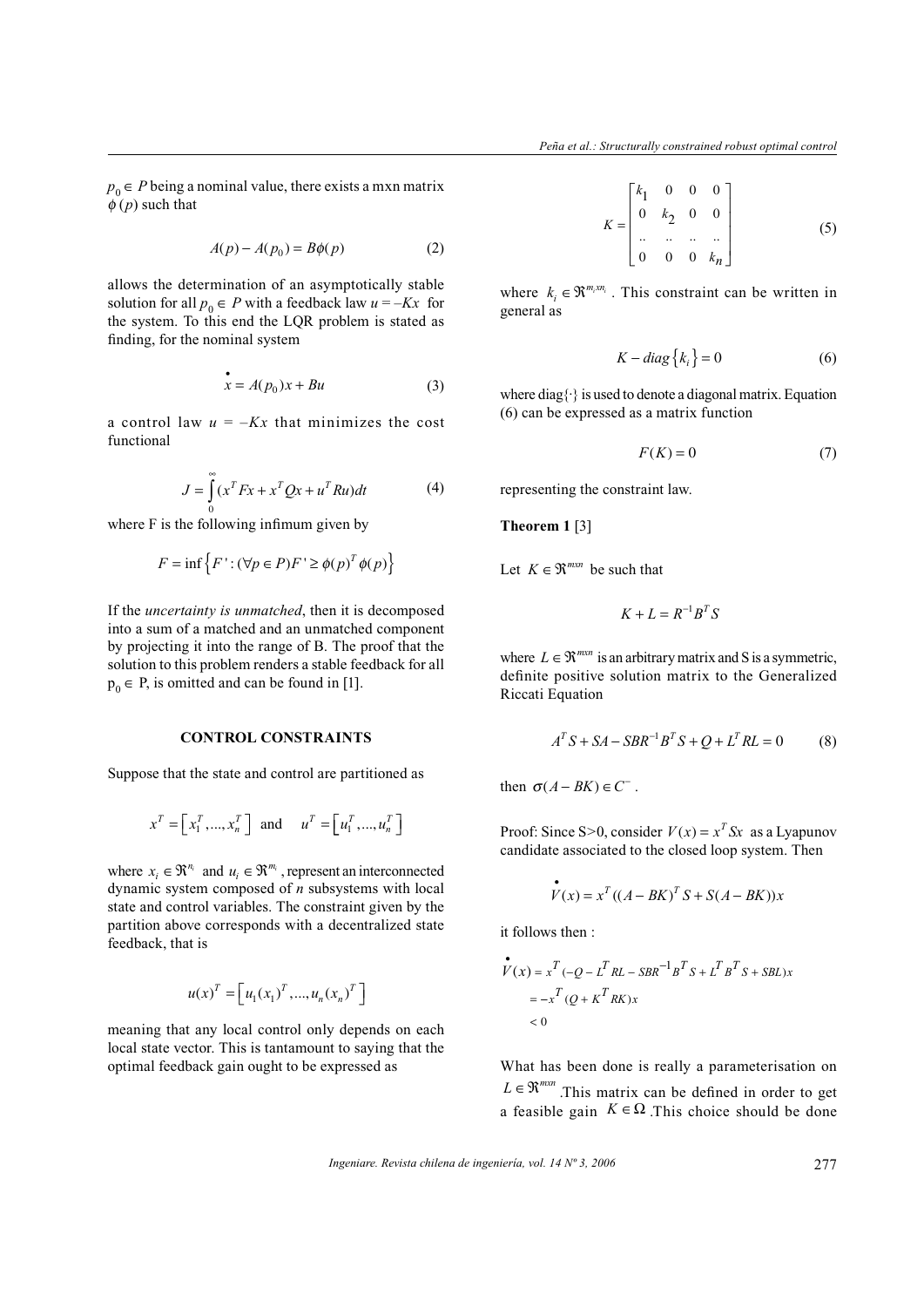considering that  $K = R^{-1}B^{T}S - L \in \Omega$ . Actually we are trying to minimize the norm of L in view that with  $L=0$ we have the optimal feedback gain of the LQR problem. That is, we must solve:

$$
\min\left(\left\|L\right\|_{e}^{2} \left| \left(R^{-1}B^{T}S - L\right) \in \Omega\right.\right)
$$

For the constraints under consideration, the solution to the minimization problem yields [3]

$$
L = F(R^{-1}B^T P) \tag{9}
$$

That is, L is the matrix that accounts for the constraint to be imposed over the feedback control law (Equation (6)).

# **CONSTRAINED ROBUST CONTROL**

If the robust control for a *matched uncertainty* and the constrained control are to be satisfied simultaneously, the problem is finding a feedback control law  $u = diag\{k_i\}x_i$ for system (1) such that the following cost functional is minimized

$$
J = \int_{0}^{\infty} (x^T (F + Q + L^T R L)x + u^T R u) dt
$$
 (10)

where  $K = R^{-1}B^{T}P$ , and P>0 is a solution to the following generalized Ricatti equation:

$$
A^T S + SA - SBR^{-1}B^T S + Q + F + L^T R L = 0 \tag{11}
$$

For the case of *unmatched uncertainty* the problem is to find control laws  $u = diag\{k_i\}x$  and  $v = diag\{z_i\}x$  for the auxiliary system:

$$
x = A(p_0)x + Bu + r^{-1}(I - BB^+)v
$$

such that the cost functional

$$
J = \int_{0}^{\infty} (x^{T} (G + \rho^{2} H + Q + L^{T} RL)x + u^{T} Ru + \rho^{2} v^{T} v) dt
$$
\n(12)

is minimum, where  $\rho$  is some positive constant. The matrices  $G \geq 0$  and  $H \geq 0$  are given as:

$$
G = \inf \left\{ G^{'} : (\forall p \in P), \n G^{'} \ge (A(p) - A(p_0))^T B^{+T} B^+ (A(p) - A(p_0)) \right\} \n H = \inf \left\{ H^{'} : (\forall p \in P), \n H^{'} \ge r^2 (A(p) - A(p_0))^T (A(p) - A(p_0)) \right\}
$$
\n(13)

and the solution is obtained through the generalized Ricatti equation:

$$
AT S + SA - SBR-1BT S + Q' = 0
$$
 (14)

Where

$$
Q' = Q + G + \rho^2 H + L^T R L
$$

It can be shown that for  $\mathbf{v}(x) < 0$  we must have  $Q + L^T R L - 2\rho^2 diag\{z_i\}^T diag\{z_i\} > 0$  that is  $\mathbf{x} = A(p)\mathbf{x} + Bdiag\{k_i\}\mathbf{x}$  is asymptotically stable for all admissible uncertainties, and  $u = diag{k_i}x$  is a solution to

A general procedure to handle this kind of problems is the following:

the robust decentralised problem. (See the appendix).

- 1. Set  $L=0$  in equation (11) or equation (14), and solve for the robust control problem without constraints.
- 2. Determine  $L=F(K)$  for the chosen constraint.
- 3. Solve the Ricatti equation (equation (11), or equation  $(14)$ ).
- 4. Test for convergence. For example, two consecutive values for the cost functional being less than a certain small positive value.
- 5. If 4 is not satisfied, go to step 2 with the calculated value for P from step 3.
- 6. Determine the feasible gain  $K \in \Omega$  through.

$$
K = R^{-1}B^T S - L
$$

#### **Example 1. Matched Uncertainty**

As an example of robust decentralised control for a *matched uncertainty* the linear model of a spring coupled pendula is presented in figure 1 [3]. The uncertainties are assumed to be the position of the spring along the rod, h, and its stiffness, k. It is known that the mathematical model of the pendula is given by: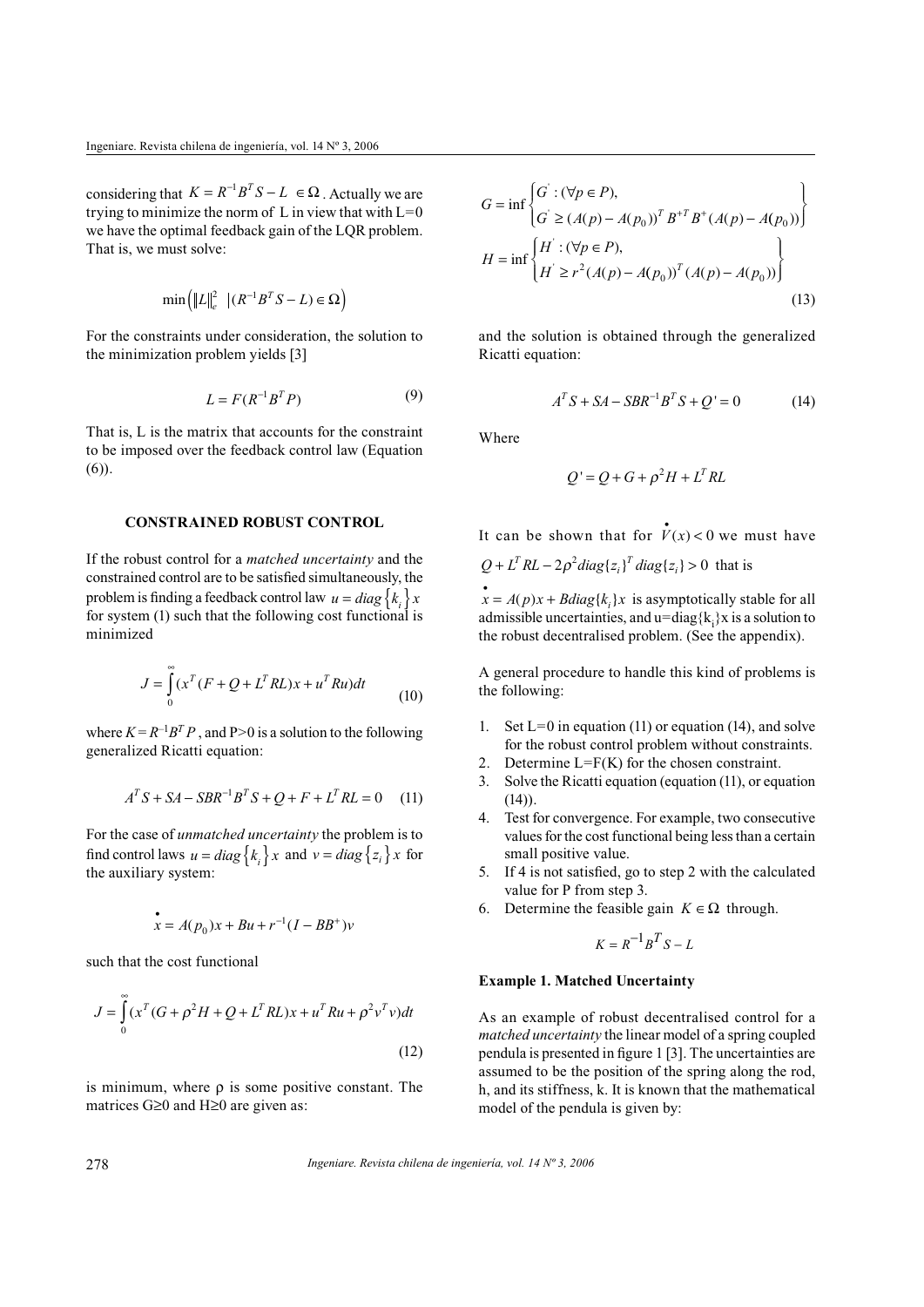$$
ML^{2} \frac{\partial^{2} \theta_{1}}{\partial t^{2}} = -MgL\sin\theta_{1} + hk\left(\frac{h}{L}\right)(x_{2} - x_{1}),
$$
  

$$
ML^{2} \frac{\partial^{2} \theta_{2}}{\partial t^{2}} = -MgL\sin\theta_{2} + hk\left(\frac{h}{L}\right)(x_{2} - x_{1}).
$$
  

$$
L\left[\frac{m}{h}\right]_{\theta_{1}}\sqrt{\frac{k}{h}\left(\frac{h}{h}\right)^{2}}\sqrt{\frac{m}{h}\left(\frac{h}{h}\right)^{2}}\sqrt{\frac{k}{h}\left(\frac{h}{h}\right)^{2}}\sqrt{\frac{m}{h}\left(\frac{h}{h}\right)^{2}}\sqrt{\frac{m}{h}\left(\frac{h}{h}\right)^{2}}\sqrt{\frac{m}{h}\left(\frac{h}{h}\right)^{2}}\sqrt{\frac{m}{h}\left(\frac{h}{h}\right)^{2}}\sqrt{\frac{m}{h}\left(\frac{h}{h}\right)^{2}}\sqrt{\frac{m}{h}\left(\frac{h}{h}\right)^{2}}\sqrt{\frac{m}{h}\left(\frac{h}{h}\right)^{2}}\sqrt{\frac{m}{h}\left(\frac{h}{h}\right)^{2}}\sqrt{\frac{m}{h}\left(\frac{h}{h}\right)^{2}}\sqrt{\frac{m}{h}\left(\frac{h}{h}\right)^{2}}\sqrt{\frac{m}{h}\left(\frac{h}{h}\right)^{2}}\sqrt{\frac{m}{h}\left(\frac{h}{h}\right)^{2}}\sqrt{\frac{m}{h}\left(\frac{h}{h}\right)^{2}}\sqrt{\frac{m}{h}\left(\frac{h}{h}\right)^{2}}\sqrt{\frac{m}{h}\left(\frac{h}{h}\right)^{2}}\sqrt{\frac{m}{h}\left(\frac{h}{h}\right)^{2}}\sqrt{\frac{m}{h}\left(\frac{h}{h}\right)^{2}}\sqrt{\frac{m}{h}\left(\frac{h}{h}\right)^{2}}\sqrt{\frac{m}{h}\left(\frac{h}{h}\right)^{2}}\sqrt{\frac{m}{h}\left(\frac{h}{h}\right)^{2}}\sqrt{\frac{m}{h}\left(\frac{h}{h}\right)^{2}}\sqrt{\frac{m}{h}\left(\frac{h}{h}\right)^{2}}\sqrt{\frac{m}{h}\left(\frac{h}{h}\right)^{2}}\sqrt{\frac{m}{h}\left(\frac{h}{h}\right)^{2}}\sqrt{\frac{m}{h}\left(\frac{h}{h}\
$$

Figure 1. Spring Coupled Inverted Pendula.

Where g represents gravity acceleration and the meaning of the rest of the variables are evident from the figure. The uncertain values for h and k belong to a given interval as shown:

$$
h \in [2, 10]
$$
  

$$
k \in [0.5, 2.5]
$$

Furthermore L=10 mg,  $g=9.81$  m/seg, m1=0.5 kg, m2=0.6 kg.

For a linear model of the pendula valid for the equilibrium point  $(\pi,0)$ , figure 2 shows the migration of poles when the uncertain parameters vary within the given interval. The LQR closed loop poles migrate towards the imaginary axes as a function of the uncertain parameters. For a robust LQR solution it is evident that the real part of the poles are unaltered and the frequency excursions are minimal.

When the robust decentralised LQR strategy is applied, a real slightly dominant pole appears with no variation of its position for all the values of the parameters. The feedback gains and values for the cost functional in each case are:

*Robust LQR feedback gain:*

$$
Kra = \begin{bmatrix} 0.8345 & 0.9814 & 0.9762 & 0.8402 \\ 0.9307 & 0.8402 & 1.1828 & 1.2883 \end{bmatrix}
$$

*Robust LQR cost functional value:*

$$
Jra = 0.2273
$$

*Robust Decentralized Feedback gain:*

$$
Krda = \begin{bmatrix} 1.2295 & 1.6969 & 0 & 0 \\ 0 & 0 & 1.5645 & 1.8840 \end{bmatrix}
$$

*Robust Decentralized cost functional value:*

#### $Jrda = 0.3463$

The functional cost value is a 34.4% bigger than the robust LQR value so the decentralized solution is then a suboptimal one.

Figure 3 shows the results obtained from simulation for a non robust LQR control strategy for three different pair of parameters values:

$$
(k,h) \in [ (a)(0.5,2.0), (b)(1.5,6.0), (c)(2.5,10.0) ]
$$

State variables x1 and x3 represent angles  $\theta_1$  and  $\theta_2$ respectively. Simulation starts at  $t=0$ , with initial condition  $\theta_1$ =1 rad. It can be seen that for the value h=L and maximum spring coefficient (figure 3.c) both pendulums act in phase opposition. Clearly the robustness is related to the speed of response.



Figure 2. Pole migration for varying parameters Matched Uncertainty. + minimum value of parameters

0 maximum value of parameters.

The Robust LQR and the Decentralised Robust solutions (figure 4 and figure 5) are much faster and less oscillatory. It is clear from figure 5 that the decentralised robust solution corresponds to an almost dominant real pole. For the solution of the Riccati equation the weighing matrix Q was determined as comparable to the F matrix for the matched uncertainty case and matrix R was set as diagonal with values equal to 0.1.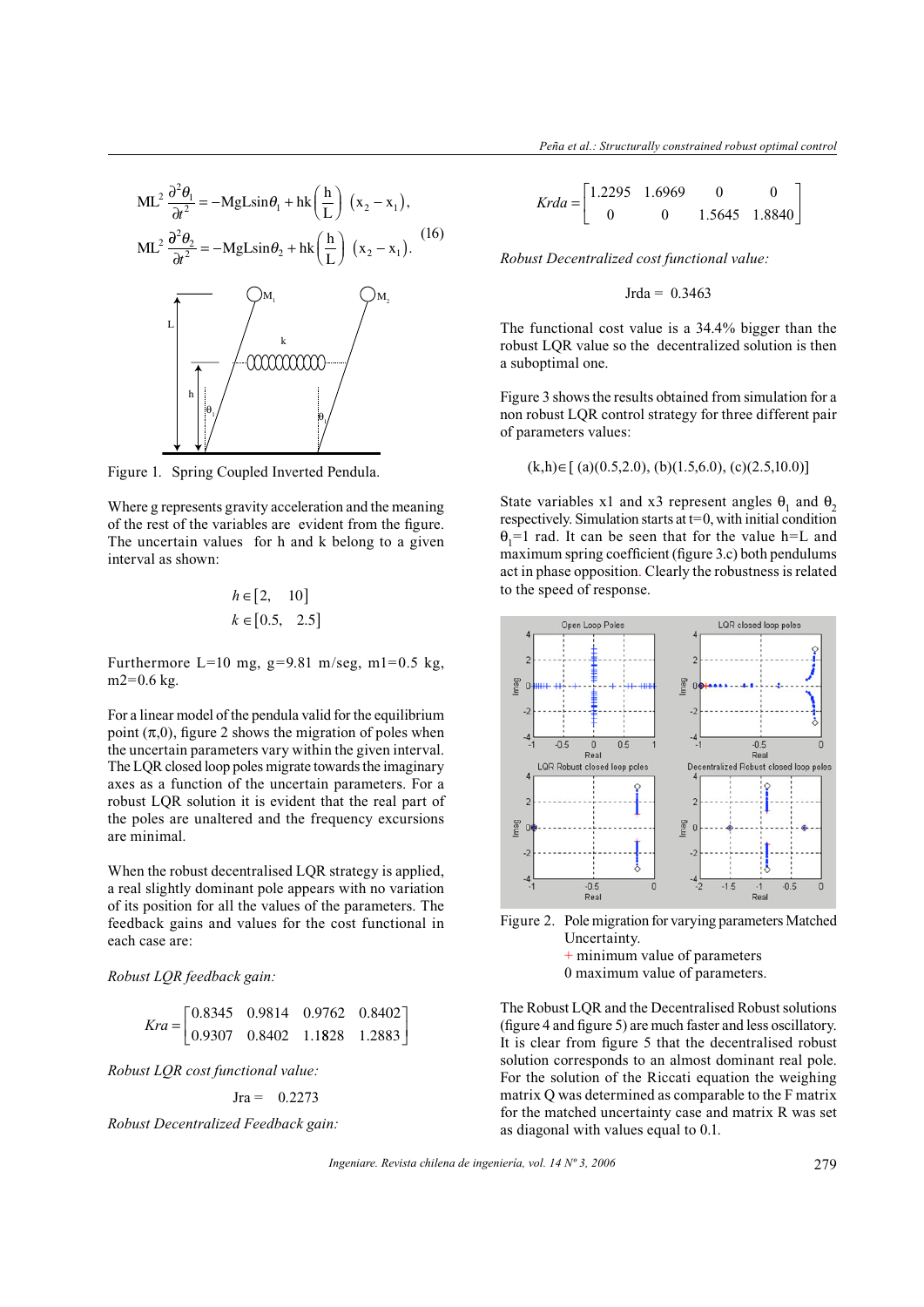

Figure 3. Non robust LQR control strategy three different values of  $(k,h)$ .



Figure 4. Robust LQR strategy and three different values  $of (k,h)$ .



Figure 5. Robust decentralised LQR strategy for three different values of (k,h).

### **Example 2. Unmatched Uncertainty**

As an example of robust decentralised control for an unmatched uncertainty, the linear model of the same inverted coupled pendula but with an altered matrix B was used. The results obtained are as follows (see figure 6).

Clearly the solution to the decentralised robust case shows how the real part of the dominant poles stays almost constant but close to the imaginary axes if compared to the robust LQR solution. The simulation results for the LQR, Robust LQR and Decentralised Robust LQR are shown in figure 7, figure 8 and figure 9, respectively.

From figure 7 and figure 8 it is seen that the LQR solution is faster and with less frequency excursion than the robust case. Nonetheless they are almost comparable. For the decentralised robust solution we have a big difference in response speed and frequency excursion, even though they are almost constant for varying values of the pair (k,h).



Figure 6. Pole migration for varying Parameters. Unmatched Uncertainty. + minimum value of parameters 0 maximum value of parameters



Figure 7. LQR response for three different values for the pair (k,h).

*Ingeniare. Revista chilena de ingeniería, vol. 14 Nº 3, 2006*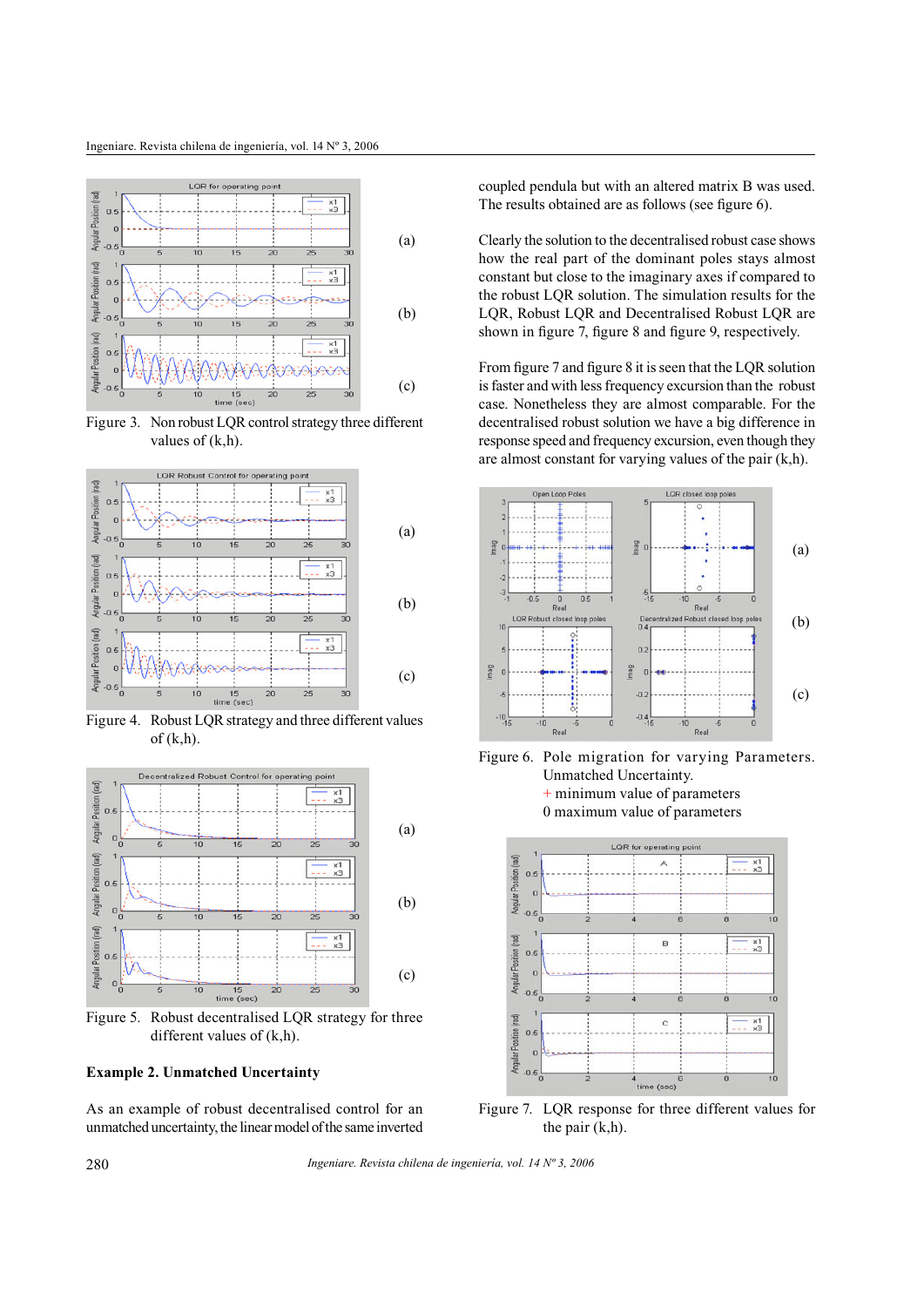

Figure 8. Robust LQR for three different values of the pair (k,h).



Figure 9. Robust Decentralised solution for three different values of the pair (k,h).

The values of the L matrix, H and G matrices and the design parameters rho, beta and r for the unmatched uncertainty case are as follows:

$$
L = \begin{bmatrix}\n0 & 0 & -0.1692 & 35.8924 \\
-0.1692 & 40.0509 & 0 & 0 \\
0 & 0 & 0 & 0 \\
-0.0338 & 0 & 0.5006 & 0.0460 \\
0 & 0 & 0 & 0 \\
0.4487 & 0 & 0.0534 & 0\n\end{bmatrix}
$$
\n
$$
G_r = \begin{bmatrix}\n0 & 0 & 0 & 0 \\
0 & 0 & 0 & 0 \\
0 & 0 & 0 & 0 \\
0 & 0 & 0 & 0\n\end{bmatrix}
$$
\n
$$
H_r = \begin{bmatrix}\n1.0844 & 0 & -1.0844 & 0 \\
0 & 0 & 0 & 0 \\
-1.0844 & 0 & 1.0844 & 0 \\
0 & 0 & 0 & 0\n\end{bmatrix}
$$
\n
$$
r\text{ho} = 2, \quad \text{beta} = 10 \quad \text{and} \quad r = 20.
$$

The functional cost values are :

Robust LQR: Jrna = 120.5972

Decentralised Robust LQR: Jrdna = 539.3480

Robust Feedback Gain for controls u and v is:

| $Kra = \begin{vmatrix} 0.0017 & 1.2650 & 0.1211 & -0.0087 \end{vmatrix}$ |  | $\begin{bmatrix} 11.0211 & 0.1324 & -0.1228 & 9.5697 \\ -0.1228 & 9.6874 & 11.2020 & 1.8669 \end{bmatrix}$ |  |
|--------------------------------------------------------------------------|--|------------------------------------------------------------------------------------------------------------|--|
|                                                                          |  |                                                                                                            |  |
|                                                                          |  |                                                                                                            |  |
|                                                                          |  |                                                                                                            |  |
|                                                                          |  |                                                                                                            |  |
|                                                                          |  | $0.1196$ -0.0087 0.0233 1.4722                                                                             |  |

Decentralised Robust Feedback Gain for controls u and v is

|                   | $13.0989$ -2.7033 |        |                |        |
|-------------------|-------------------|--------|----------------|--------|
| $Kr$ <i>dna</i> = |                   |        | 13.9197 4.2731 |        |
|                   |                   |        |                |        |
|                   |                   | 6.5336 |                |        |
|                   |                   |        |                |        |
|                   |                   |        |                | 6.6123 |

# **CONCLUSIONS**

A decentralised robust optimal control approach accounting for matched and unmatched uncertainties has been presented. The simulation results obtained from application of the methodology show that the approach gives good results. To the authors knowledge the optimal control approach to robust control design considering constraints as local states feedback for local control has not been reported yet. Work is under way to include output feedback or local outputs feedback for local control and robust compensators synthesis using this approach.

## **ACKNOWLEDGMENTS**

The authors acknowledge the support given by Universidad Católica de Valparaíso (Valparaíso, Chile), through grants for projects #204.704/2004 and #204.708/2005.

# **REFERENCES**

[1] F.Lin. "Robust Control Design: An Optimal Control Approach". AFI Press. 1997.

*Ingeniare. Revista chilena de ingeniería, vol. 14 Nº 3, 2006* 281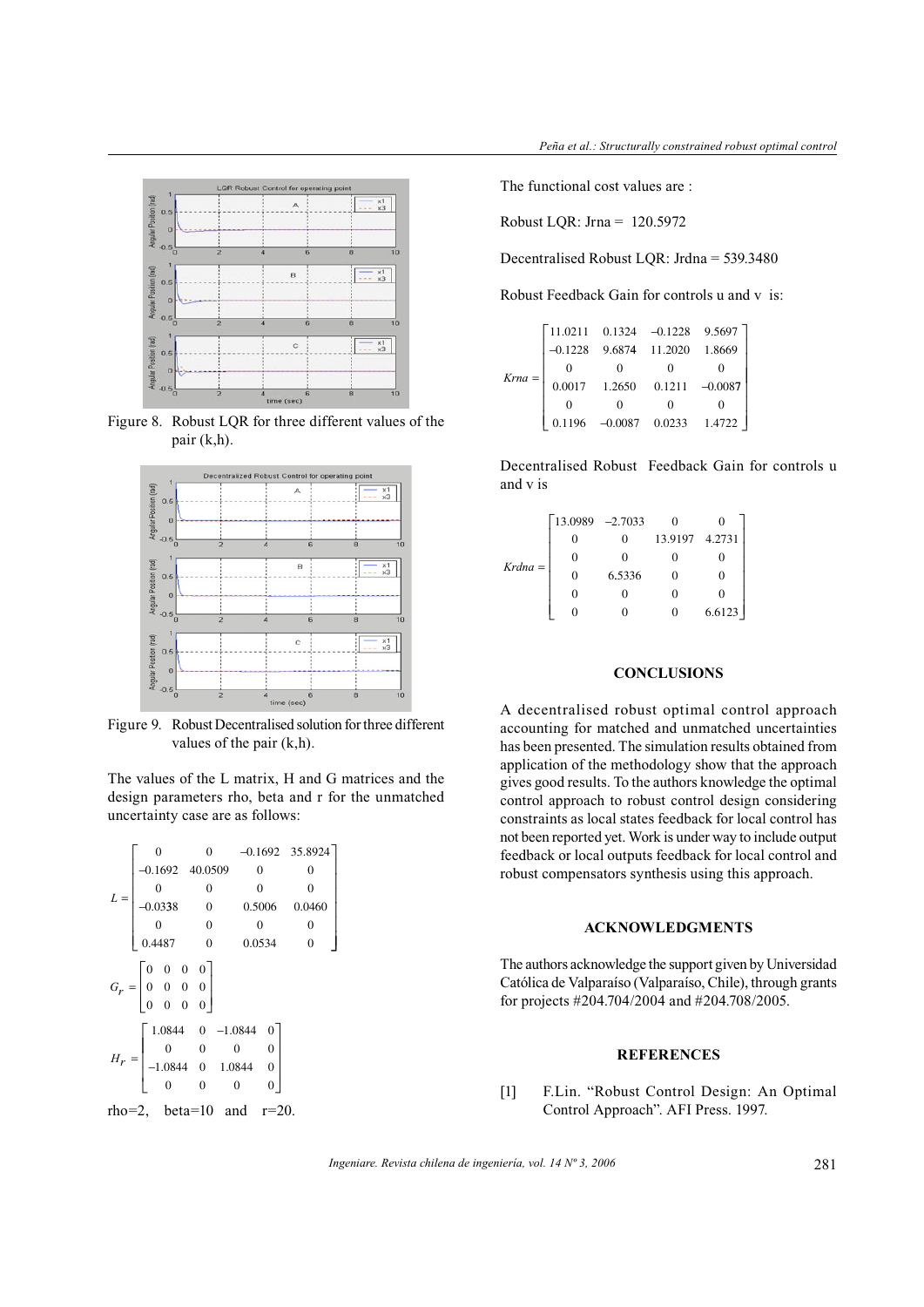- [2] H.E. Peña. "Power System Stabilizer Design via Structurally Constrained Optimal Control". Electric Power System Research. 33, pp. 33-40. 1995.
- [3] J.C. Geromel. "Methods and Techniques for Decentralized Control Systems: Analysis and Design". Ed CLUP, Milano, Italy. 1987.
- [4] A. Fischman, A.S. Bazanella and A.S.E. Silva. "Robust Decentralized Control Applied to Power System Stabilizer Design". IFAC Symposium on Robust Control Design. Río de Janeiro, Brasil. Section TM-B. Sept. 1994.
- [5] A.S. Bazanella and C.C. Paim. "Robust Design of Damping Controllers in Power Systems". IEEE Power Tech'99 Conference. Budapest, Hungary. Paper BPT99-312-12. August 29-September 2, 1999.
- [6] D. Rerkpreedapong, A. Hasanovic and A. Feliachi. "Robust Load Frequency Control Using Genetic Algorithms and Linear Matrix Inequalities". IEEE Transactions on Power Systems. Vol. 18 Nº2, pp. 855-861. Mayo 2003.
- [7] S.G. Wang, H.Y. Yeh and N. Roschke. "Robust Control for Structural Systems with Parametric and Unstructured Uncertainties". Proceedings of the American Control Conference. Arlington, VA, pp. 1109-1114. Junio 25-27, 2001.

#### **APPENDIX**

#### **Theorem 2** [1]

Choosing  $r$  and  $\rho$  such that

$$
Q + L^T R L - 2\rho^2 Z^T Z > 0
$$

(positive definite), then the solution

u=diag{k<sub>i</sub>}x

is a solution to the robust decentralised problem.

Proof:  $[A(p_0), B]$  is stabilizable, and G $\geq 0$ , H $\geq 0$ . The solution to the LQR problem exists. Denote the solution as u=diag{ $k_i$ } and v=diag{ $z_i$ }. We want to prove that  $u = diag{k_i}$  is a solution to the robust decentralised control problem. That is,

$$
x = A(p)x + Bdiag\{k_i\}x
$$

is asymptotically stable for all  $p \in P$ .

Define

$$
V(x_0) = \min_{u \in \mathbb{R}^m} \int_{0}^{\infty} (x^T (G + \rho^2 H + Q)x + u^T Ru + \rho^2 v^T v) dt
$$

to be the minimum cost of the optimal control from some initial state  $x_0$ . The Hamilton-Jacobi-Bellman equation gives

$$
\min_{u \in \mathcal{R}^m} (x^T (G + \rho^2 H + Q)x + u^T Ru + \rho^2 v^T v + V_x^T \stackrel{\bullet}{x} = 0
$$

Since  $u = diag{k_i}$  and  $v = diag{z_i}$  is the optimal control

$$
x^{T}(G + \rho^{2}H + Q)x + u^{T}Ru + \rho^{2}v^{T}v + V_{x}^{T}\stackrel{\bullet}{x} = 0
$$
 (a)

 $\lambda$ 

$$
2x^{T}diag\{k_{i}\}^{T} + V_{x}^{T}B = 0
$$
 (b)  

$$
2x^{2}x^{T}z^{T} + V_{x}^{T}z^{-1}(I - BP^{+}) = 0
$$

$$
2\rho^2 x^T Z^T + V_x^T r^{-1} (I - BB^+) = 0
$$
 (c) (15)

where  $B^+$  is the pseudo inverse of B.

Clearly  $V(x) > 0$  for  $x \neq 0$  and  $V(x)=0$  for  $x=0$ .

Since  $V(x) < 0$  for  $x \neq 0$ , we have

$$
\begin{aligned}\n\stackrel{\bullet}{V}(x) &= V_x^T \stackrel{\bullet}{x} = V_x^T (A(p)x + Bdiag\{k_i\}x) \\
&= V_x^T (A(p)x + A(p_0)x - A(p_0)x + Bdiag\{k_i\}x \\
&\quad + r^{-1}(I - BB^+)diag\{z_i\}x - r^{-1}(I - BB^+)diag\{z_i\}x) \\
&= V_x^T (A(p_0)x + Bdiag\{k_i\}x + r^{-1}(I - BB^+)diag\{z_i\}x) \\
&\quad + V_x^T \Big[ A(p) - A(p_0) \Big] x - r^{-1}(I - BB^+)diag\{z_i\}x)\n\end{aligned}
$$

From equation (15a)

$$
V_x^T (A(p_0)x + Bdiag\{k_i\}x + r^{-1}(I - BB^+)diag\{z_i\}x) =
$$
  
- 
$$
[x^T(G + \rho^2 H + Q + L^T RL)x + u^T Ru + \rho^2 v^T v]
$$

but

$$
[A(p) - A(p_0)]x
$$
  
=  $BB^+ [A(p) - A(p_0)]x + (I - BB^+)[A(p) - A(p_0)]x$ 

*Ingeniare. Revista chilena de ingeniería, vol. 14 Nº 3, 2006*